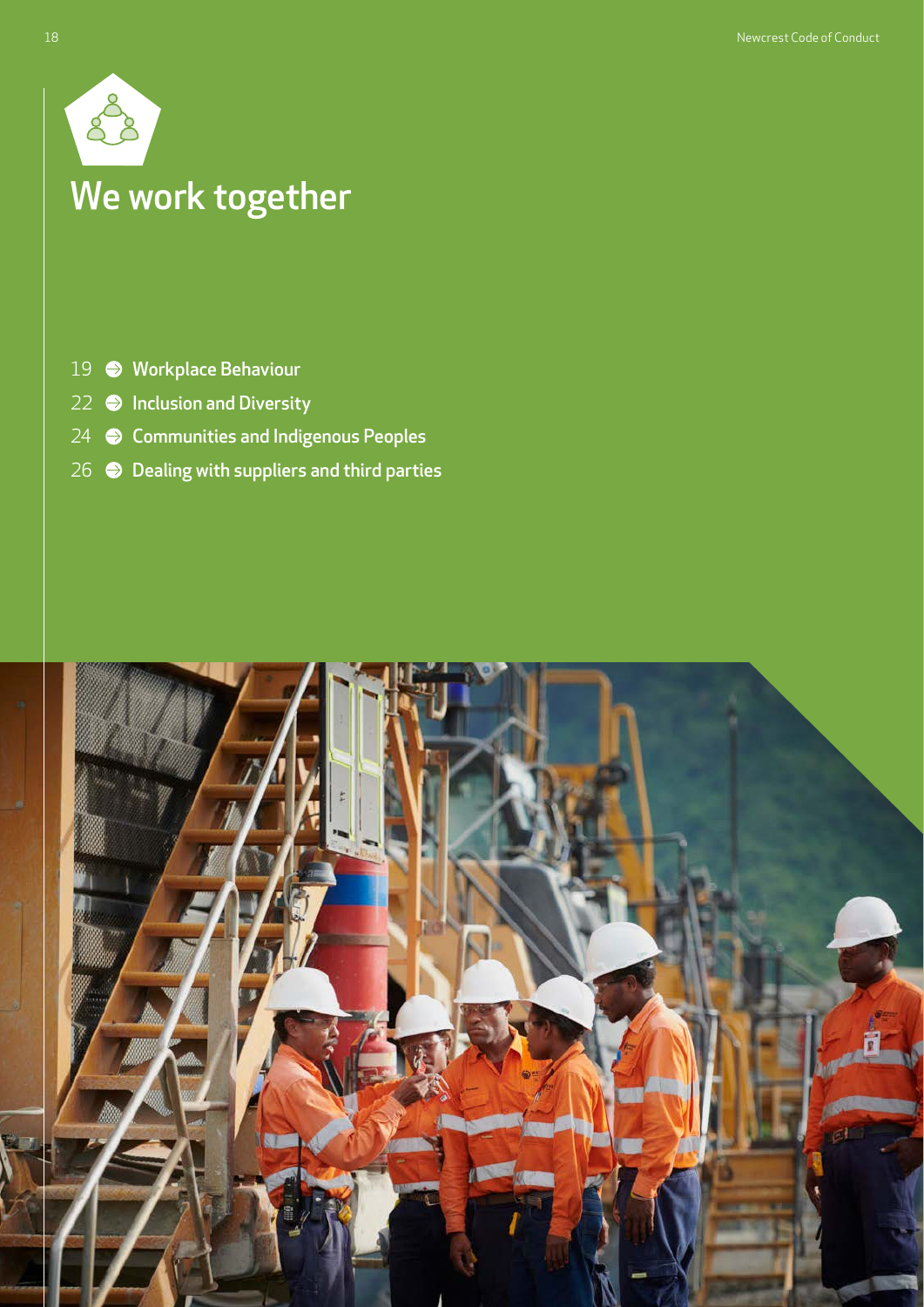# <span id="page-1-0"></span>Workplace Behaviour

# Our working relationships are respectful, supportive and professional.

Any harassment, bullying or discrimination based on someone's ethnicity, race, religion, gender identity, sexual orientation, age, physical appearance or disability is unacceptable in our workplace.

This means at Newcrest there is no place for:

- Harassment, which is unwanted behaviour that someone finds offensive, intimidating or humiliating.
- Sexual harassment, which includes any unwelcome sexual advance, unwelcome request for sex or other unwelcome sexual behaviour. The test is whether a reasonable person, in similar circumstances, would expect the person harassed could be offended, humiliated or intimidated.
- Bullying, which is repeated verbal, physical, social or psychological abuse of a worker by someone or group of people.
- Discrimination, which is treating someone worse because of their ethnicity, race, religion, gender identity, sexual orientation, age, physical appearance or disability.

#### Our Respect@Work program ensures we're:

- Keeping our people both physically and psychologically safe.
- Encouraging and supporting our people to speak up if they experience or witness disrespectful behaviour.
- Creating safe, inclusive and respectful workplaces.
- Aware of legal and cultural requirements.
- Continuing to positively influence what we believe about each other.
- Opening up the space for discussions on how we prevent sexual harassment and sexual assault.
- Including best practice and continually building in feedback from our people.

These behaviours can significantly impact someone's physical, emotional and psychological health. We don't accept any of these behaviours in our workplaces.

We educate and build our people's awareness of these behaviours and what harassment, sexual harassment and assault, bullying and discrimination means. This is so that our workplaces are safe and supportive for everyone.

We're committed to providing you with a safe and respectful workplace, as everyone has the right to feel safe when they come to work.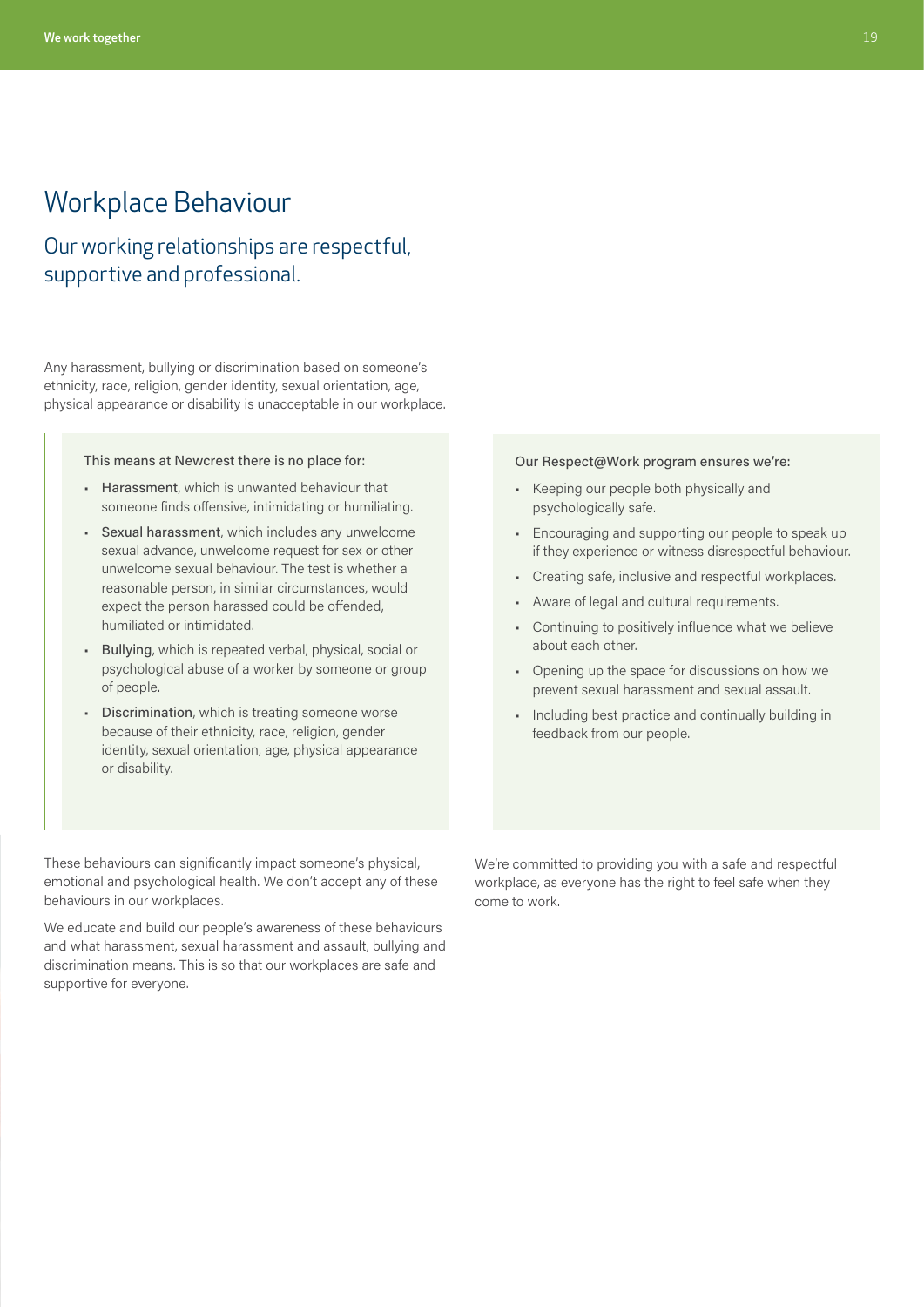# Our expectations of our people

Each of us has a responsibility to:

- Be respectful of everyone at work.
- Actively make our workplace a psychologically safe place for everyone.
- Support and encourage each other to speak up and start a conversation when something doesn't feel right.

If you experience or witness sexual harassment, sexual assault, bullying or any other unacceptable behaviour at work, we want to know about it. We want Newcrest to be a safe place for you to feel comfortable to report it. We encourage you to use our Speak Out channels to do this or any of the other suggestions on the Respect@Work Intranet site.



### Learn more

- **[Inclusion and Diversity Policy](https://www.newcrest.com/sites/default/files/2020-01/1908_Newcrest%20Diveristy%20and%20Inclusion%20Policy_0.pdf)**
- [Workplace Behaviour Standard](https://newcrestmining.sharepoint.com/sites/portal/Documents/Human%20Resources/HR-ST-11%20Workplace%20Behaviour%20Standard.pdf)
- [Human Rights Policy](https://www.newcrest.com/sites/default/files/2020-10/Newcrest%20Human%20Rights%20Policy.pdf)
- $\bigodot$  Trupla Man, Trupla Meri (PNG)

# Who to contact for help

respectatwork@newcrest.com.au Your line manager Health and Safety **Security** People Business Partner Group Manager, Respect@work Employee Assistance Program Speak with somebody or a leader you trust on-site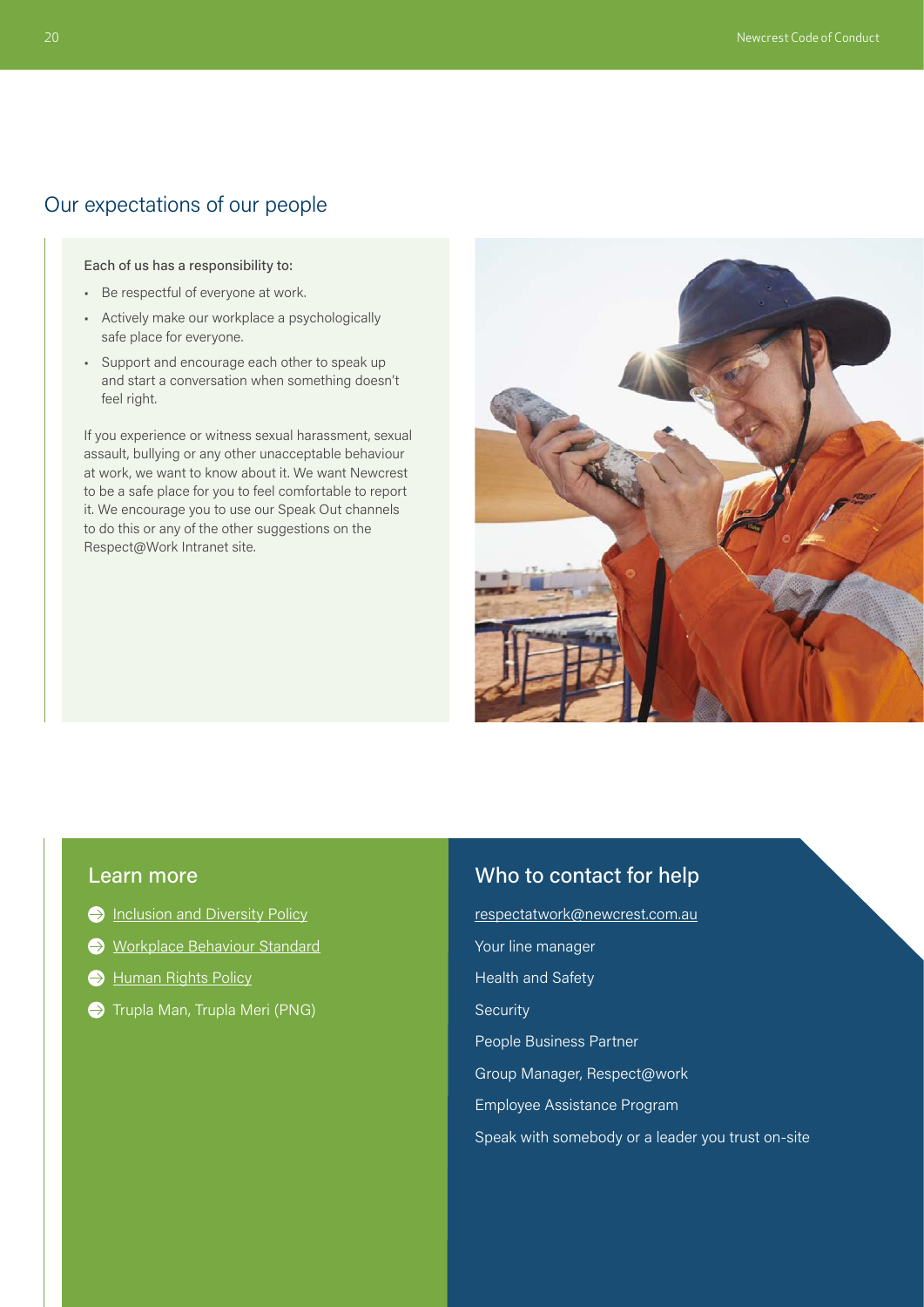| Scenario                                                                                                                                                                                                                                                                                                                                                                                                                                                                                                                                                                                                                                                                                                                                                                                                                                                                                                               | Response                                                                                                                                                                                                                                                                                                                                                                                                                                                                                                                                                                                              |
|------------------------------------------------------------------------------------------------------------------------------------------------------------------------------------------------------------------------------------------------------------------------------------------------------------------------------------------------------------------------------------------------------------------------------------------------------------------------------------------------------------------------------------------------------------------------------------------------------------------------------------------------------------------------------------------------------------------------------------------------------------------------------------------------------------------------------------------------------------------------------------------------------------------------|-------------------------------------------------------------------------------------------------------------------------------------------------------------------------------------------------------------------------------------------------------------------------------------------------------------------------------------------------------------------------------------------------------------------------------------------------------------------------------------------------------------------------------------------------------------------------------------------------------|
|                                                                                                                                                                                                                                                                                                                                                                                                                                                                                                                                                                                                                                                                                                                                                                                                                                                                                                                        |                                                                                                                                                                                                                                                                                                                                                                                                                                                                                                                                                                                                       |
| Someone at work comes into my personal space and strokes my<br>arm. I feel uncomfortable.<br>What can I do?                                                                                                                                                                                                                                                                                                                                                                                                                                                                                                                                                                                                                                                                                                                                                                                                            | If you feel safe to do so, let the person know you're<br>uncomfortable and ask them to stop the<br>unacceptable behaviour.<br>If they don't stop and/or to report the incident speak<br>to Health and Safety, Security, the People Team,<br>your line manager or someone you trust on-site.<br>Or make a confidential report via one of our<br>Speak Out channels.                                                                                                                                                                                                                                    |
| My manager and others in my team sometimes talk about me<br>behind my back, use disrespectful nicknames to refer to me and call<br>me rude names which upset me. When I object to the things I hear,<br>they tease me and tell me not to be so "sensitive".<br>What can I do?<br>When I first arrived on site I overhead someone refer to me as "fresh<br>meat". I felt extremely uncomfortable being referred to in this way,<br>and it made me feel personally unsafe. It also made me question<br>whether I could ever be truly valued and included in the company.<br>Where can I go for help?<br>My manager swears and communicates aggressively in team<br>meetings, and I note that others in the team have also started doing<br>the same. It makes me feel disrespected and undermined, and it has<br>started to affect my and others' confidence - at work, and personally.<br>Is this behaviour acceptable? | If you're experiencing unacceptable behaviours<br>at work, please speak up and let us know. We're<br>committed to providing you with an inclusive and<br>safe workplace.<br>If you don't feel safe raising this with your line<br>manager or local People Business Partner you can<br>report confidentially via our Speak Out Channels.<br>Alternatively, you can speak to a member of your local<br>Health & Safety team, a Speak Out Protection Officer,<br>the Group Manager Respect@Work or someone you<br>trust on-site who can assist you to report the matter<br>via the appropriate channels. |



Respect each other and actively strive for a safe and inclusive workplace.

Encourage and support our people to speak up when we witness or experience disrespectful or unacceptable behaviour.

Appreciate and support everyone at work, especially when they come from a different background to us.

Use social media and digital tools appropriately and respectfully of each other.

Create a safe and inclusive workplace where people feel comfortable to express their thoughts and ideas.



Accept unwelcome familiarity including touching, staring nor unwanted invitations to go on dates, requests for sex nor intrusive questions about someone's private life, body or gender identity.

Make jokes, insults or tease people about their gender, appearance, religion, sexual orientation, race or ethnicity.

Accept sex-based insults or taunts or sexually explicit emails or SMS text messages.

Distribute or display any inappropriate pictures, posters images or videos.

Belittle, bully or physically intimidate others.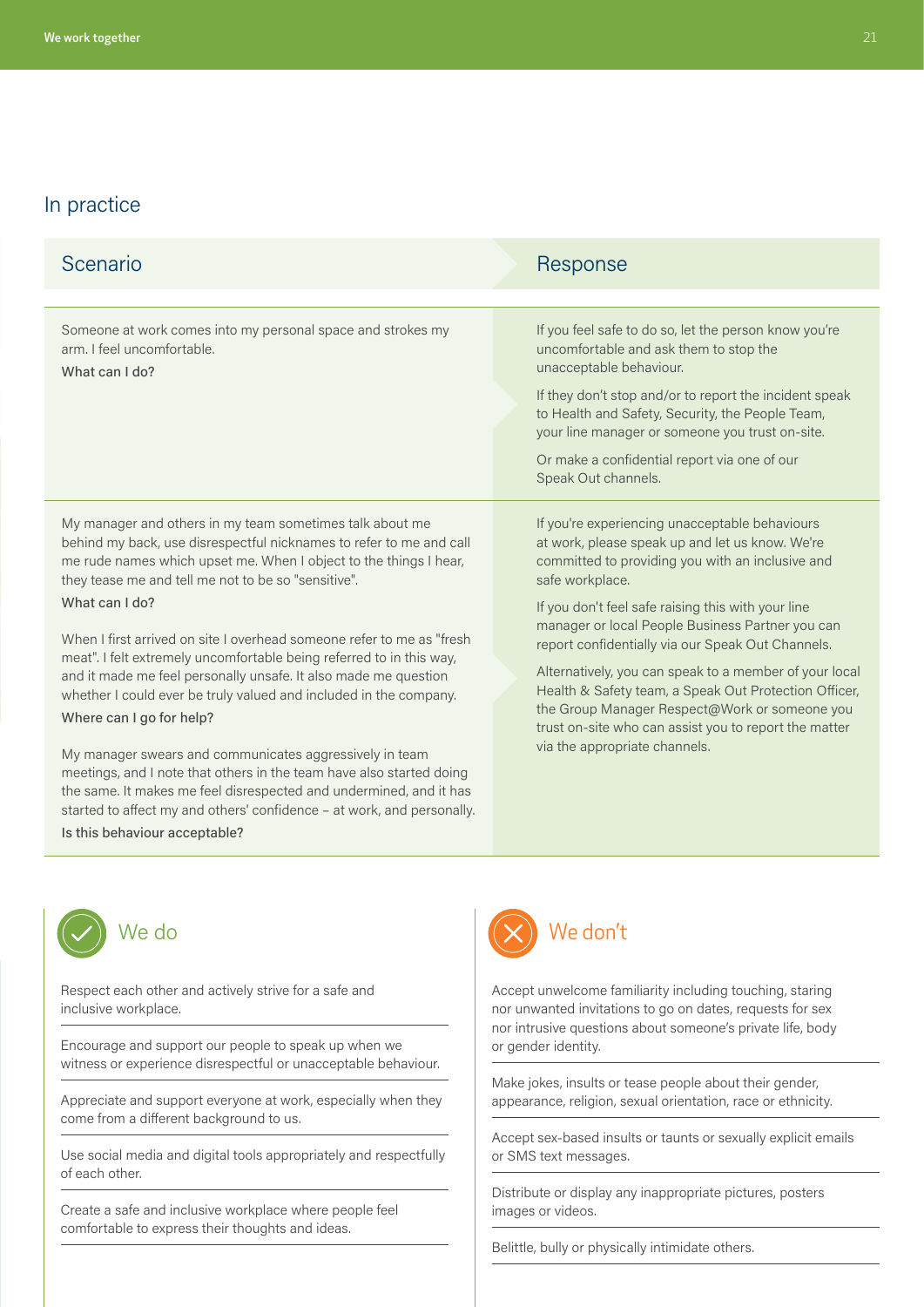# <span id="page-4-0"></span>Inclusion and Diversity

We know that our different backgrounds, perspectives and experiences makes Newcrest a better place to work and fosters high performance.

That's why inclusion and diversity are foundational to our vision, values and company culture. We recognise that creating an inclusive and diverse workplace will help us to find better ways to collaborate, innovate and deliver a high performing culture. Newcrest is being made stronger and more successful because of our inclusivity and diversity.

We actively focus on attracting, retaining and developing diverse teams and we work hard to make sure that everyone feels welcomed, safe and valued at Newcrest.

We want all employees to feel that they can be themselves at work. That you're valued for who you are; that you feel safe to speak up and contribute. We're committed to an environment where everyone feels they belong at Newcrest and are supported and empowered to succeed in their work and life.

Newcrest sets targets, measures and long-term aspirations for inclusion and diversity. We report on how our inclusion and diversity plans are progressing to our Board and to our stakeholders in our Annual and Sustainability Reports. We recognise that creating an inclusive and diverse workplace is everyone's responsibility and has benefits to all. We are committed to embedding inclusion into all aspects of our culture, driven by our leaders and our people, and impacting the workforce experience at Newcrest.

We're committed to maintaining a direct relationship with our employees. Employees have the right to choose whether to belong to a union and to have the union negotiate with Newcrest on your behalf. Newcrest supports local laws and international workforce labour agreements.

### Our expectations of our people

#### Each of us has a responsibility to:

- Value and seek to understand the different backgrounds, experiences and views that our global workforce, partners, contractors and communities bring.
- Work together with people and communities who may have different backgrounds to us so we can find new ways to innovate and solve problems.
- Employ, promote and pay people based on their skills or performance rather than their ethnicity, race, religion, gender identity, sexual orientation, age, physical appearance or disability.
- Treat everyone with dignity and respect. Harassment, intimidation or bullying of any kind is unacceptable in our workplace.

#### Learn more

- **[Inclusion and Diversity Policy](https://www.newcrest.com/sites/default/files/2020-01/1908_Newcrest%20Diveristy%20and%20Inclusion%20Policy_0.pdf)**
- Inclusion and Diversity Strategy FY21-FY25
- [Workplace Behaviour Standard](https://newcrestmining.sharepoint.com/sites/portal/Documents/Human%20Resources/HR-ST-11%20Workplace%20Behaviour%20Standard.pdf)

# Who to contact for help

Your line manager Your People Business Partner Senior Advisor – Inclusion and Talent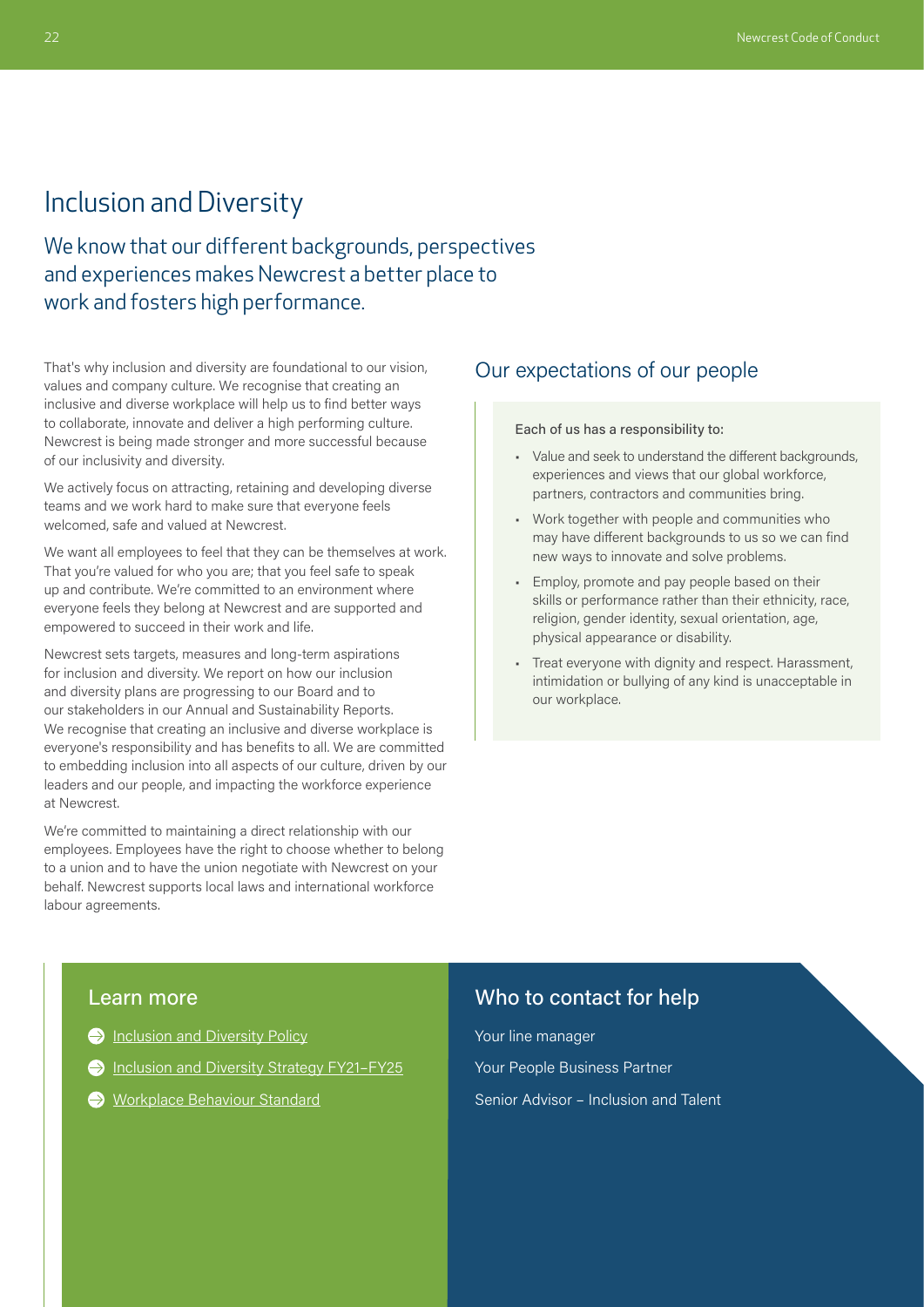| Scenario                                                                                                                                                                                                                                                                                                | Response                                                                                                                                                                                                                                                                                                                                                                                                                                                     |
|---------------------------------------------------------------------------------------------------------------------------------------------------------------------------------------------------------------------------------------------------------------------------------------------------------|--------------------------------------------------------------------------------------------------------------------------------------------------------------------------------------------------------------------------------------------------------------------------------------------------------------------------------------------------------------------------------------------------------------------------------------------------------------|
|                                                                                                                                                                                                                                                                                                         |                                                                                                                                                                                                                                                                                                                                                                                                                                                              |
| My manager dismisses my contributions in team meetings,<br>and ignores my input in project decision-making. I also<br>feel that they take credit for my work which I think is unfair.<br>My confidence has been eroded and I don't feel appreciated<br>or valued as a team member.<br>What should I do? | These behaviours do not align with our values and are not<br>inclusive, respectful or acceptable behaviour. Newcrest is<br>committed to ensuring that you feel psychologically safe<br>within the workplace, and that you are, and feel comfortable<br>to speak up. We take this commitment very seriously. We<br>care about our people and that means ensuring that our<br>day-to-day behaviours are professional, supportive, inclusive<br>and respectful. |
|                                                                                                                                                                                                                                                                                                         | These types of behaviour should be reported to your line<br>manager, if you feel comfortable doing so. Alternatively,<br>you can raise such concerns with your People Team or<br>confidentially, and anonymously if you choose, via our<br>Speak Out channels.                                                                                                                                                                                               |
| My background is very different from the other people in my<br>team. When we get together to make plans and decisions,<br>I often see issues differently to the rest of my team. Yet I stay<br>quiet because I don't want to rock the boat.<br>Is this the right thing to do?                           | Newcrest is an ambitious global business. It's diverse<br>thinking that'll help us achieve our goals.<br>That's why Newcrest values your ideas and opinions.<br>It's important that you contribute your views because a wide<br>range of opinions helps Newcrest to make better decisions,<br>solve problems and innovate.<br>Your voice matters.                                                                                                            |



Listen to others with empathy.

Respect, value and include diverse experiences and backgrounds.

Create work environments where everyone feels safe to speak up and contribute.

Challenge and call out behaviour that may exclude or disrespect others.

Show fairness and respect in all our work relationships.

Encourage flexibility so that people's commitments, work and life goals are supported.



Tolerate any type of discrimination, harassment or bullying.

Turn a blind eye to behaviour that doesn't meet our standards of respect, safety and inclusion.

Support behaviour, words or actions that exclude or dominate others at work.

Make assumptions about someone's performance, potential or ability based on their ethnicity, race, religion, gender identity, sexual orientation, age, physical appearance or disability.

Make jokes or comments about someone's gender, age, religion, race, ethnicity, sexual orientation, physical appearance or disability.

Behave in a way that may be seen as offensive, insulting, intimidating, malicious or humiliating to others.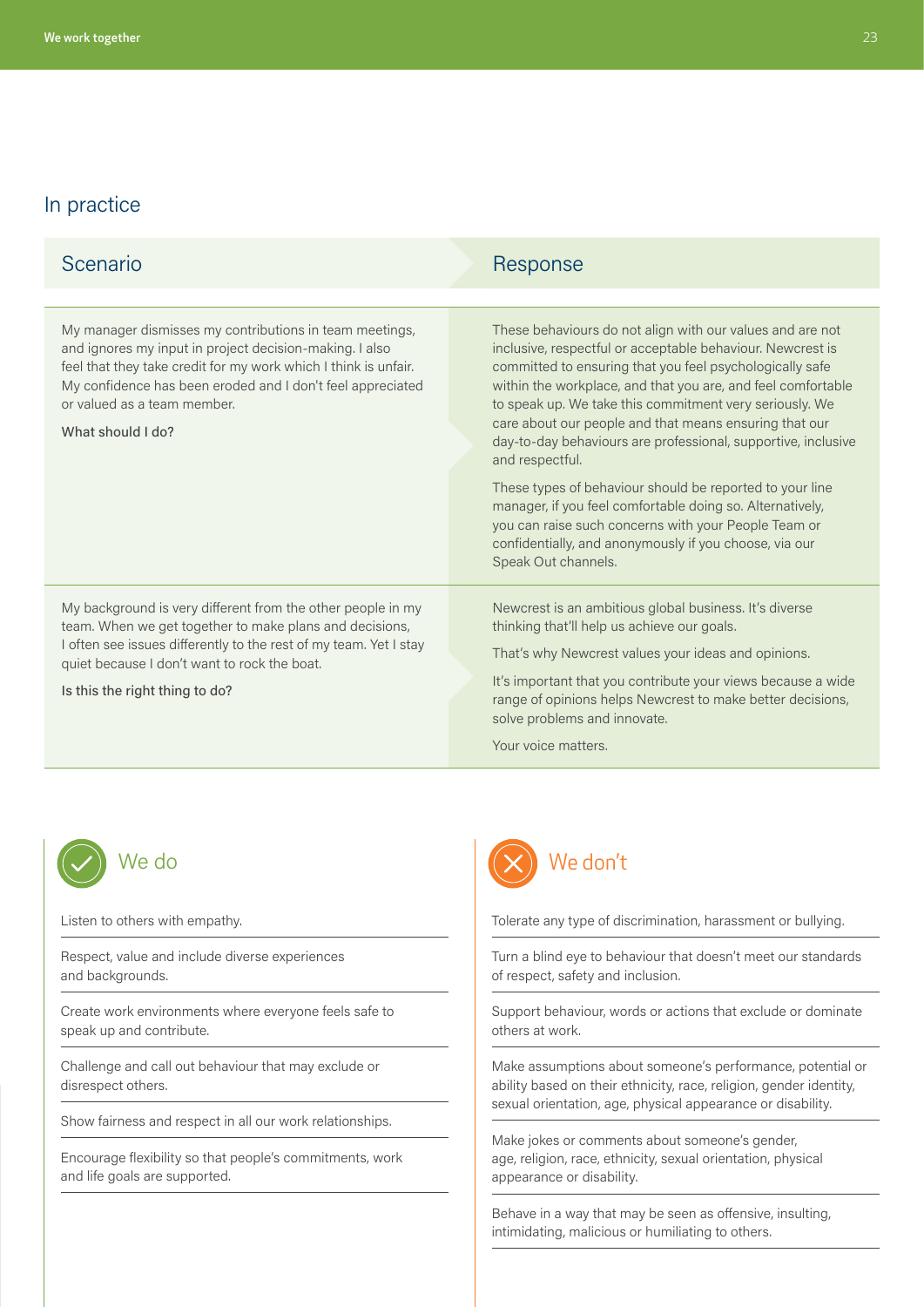# <span id="page-6-0"></span>Communities and Indigenous Peoples

Our goal is to be the Miner of Choice for the communities we work with.

We recognise and value the culture, customs and traditions of these communities and work to achieve open and honest long-term, mutually beneficial partnerships.

> We're committed to the Free, Prior and Informed Consent (FPIC) principle. This means we consult and engage with all communities that may be affected by our operations in an inclusive way based on good faith. So that communities can freely make decisions they're:

- told beforehand and given enough time to be involved in project decision making;
- fully informed about the potential impacts and benefits of our work; and
- able to either give or hold back their consent to a project.

We are focused on preserving and managing cultural landscape and cultural heritage resources. This includes Indigenous heritage, industrial heritage and historic heritage.

We work in partnership with communities and our approach is underpinned by FPIC, Newcrest policies and international performance standards.

We acknowledge Indigenous Peoples, both past and present, as the First Nation Peoples and custodians of the lands on which we work. We apply internationally recognised principles and practices in all our work with Indigenous communities. This includes engaging communities and people who may not be resident on lands but maintain connection to those lands. We respect the rights of Indigenous Peoples and their cultural heritage.

### Our expectations of our people

Everyone at Newcrest, whether you're an employee or a contractor, must engage with all people and all communities respectfully, transparently and accountably. This includes respecting:

- rights and interests; and
- special connections to lands and waters located on lands traditionally owned by or under customary use of Indigenous and other peoples.

If it's your role, we expect you to use extensive engagement and consultation processes. This is to make sure Indigenous Peoples, communities and broader stakeholders can meaningfully participate in and support informed decision-making. We expect you to obtain the free, prior and informed consent of Indigenous communities, landholders and other communities about issues that affect them.

#### We expect everyone at Newcrest to:

- Understand the importance of cultural landscape and cultural heritage management to the people we work with and to Newcrest.
- Make sure you take every action to protect Indigenous, historic and industrial heritage.
- Understand the importance of recognising and upholding human rights in all the work you do with Indigenous and non-Indigenous communities.

### Learn more

- [Communities Policy](https://www.newcrest.com/sites/default/files/2019-11/191003_Newcrest%20Communities%20Policy.pdf)
- **[Indigenous Relations Policy](https://www.newcrest.com/sites/default/files/2019-10/1803_Newcrest%20Indigenous%20Relations%20Policy.pdf)**
- [Sustainability Policy](https://www.newcrest.com/sites/default/files/2019-10/1906_Newcrest%20Sustainability%20Policy.pdf)
- [Human Rights Policy](https://www.newcrest.com/sites/default/files/2020-10/Newcrest%20Human%20Rights%20Policy.pdf)
- [Social Performance Standard](https://newcrestmining.sharepoint.com/sites/portal/Documents/Social%20Performance/PER-SP-01%20Social%20Performance%20Standard.pdf)
- Social Performance Guidelines [\(Cultural Heritage,](https://newcrestmining.sharepoint.com/sites/portal/Documents/Social%20Performance/3.13%20Cultural%20Heritage%20Management%20Guideline.pdf) [Human Rights](https://www.newcrest.com/sites/default/files/2020-10/Newcrest%20Human%20Rights%20Policy.pdf), [Indigenous](https://newcrestmining.sharepoint.com/sites/portal/Documents/Social%20Performance/3.19%20Indigenous%20Peoples%20and%20FPIC%20Guideline.pdf)  [Peoples](https://newcrestmining.sharepoint.com/sites/portal/Documents/Social%20Performance/3.19%20Indigenous%20Peoples%20and%20FPIC%20Guideline.pdf) and [Stakeholder Engagement](https://newcrestmining.sharepoint.com/sites/portal/Documents/Social%20Performance/3.6%20Stakeholder%20and%20Community%20Engagement.pdf))
- **International Council on Mining and Metals** [\(ICMM\) Principles](https://www.icmm.com/en-gb/about-us/member-requirements/mining-principles)
- [IFC Performance Standards 5, 7 and 8](https://www.ifc.org/wps/wcm/connect/24e6bfc3-5de3-444d-be9b-226188c95454/PS_English_2012_Full-Document.pdf?MOD=AJPERES&CVID=jkV-X6h)
- The Declaration on the Rights of Indigenous Peoples

# Who to contact for help

Your line manager

General Manager Sustainability and Social Performance

General Manager Exploration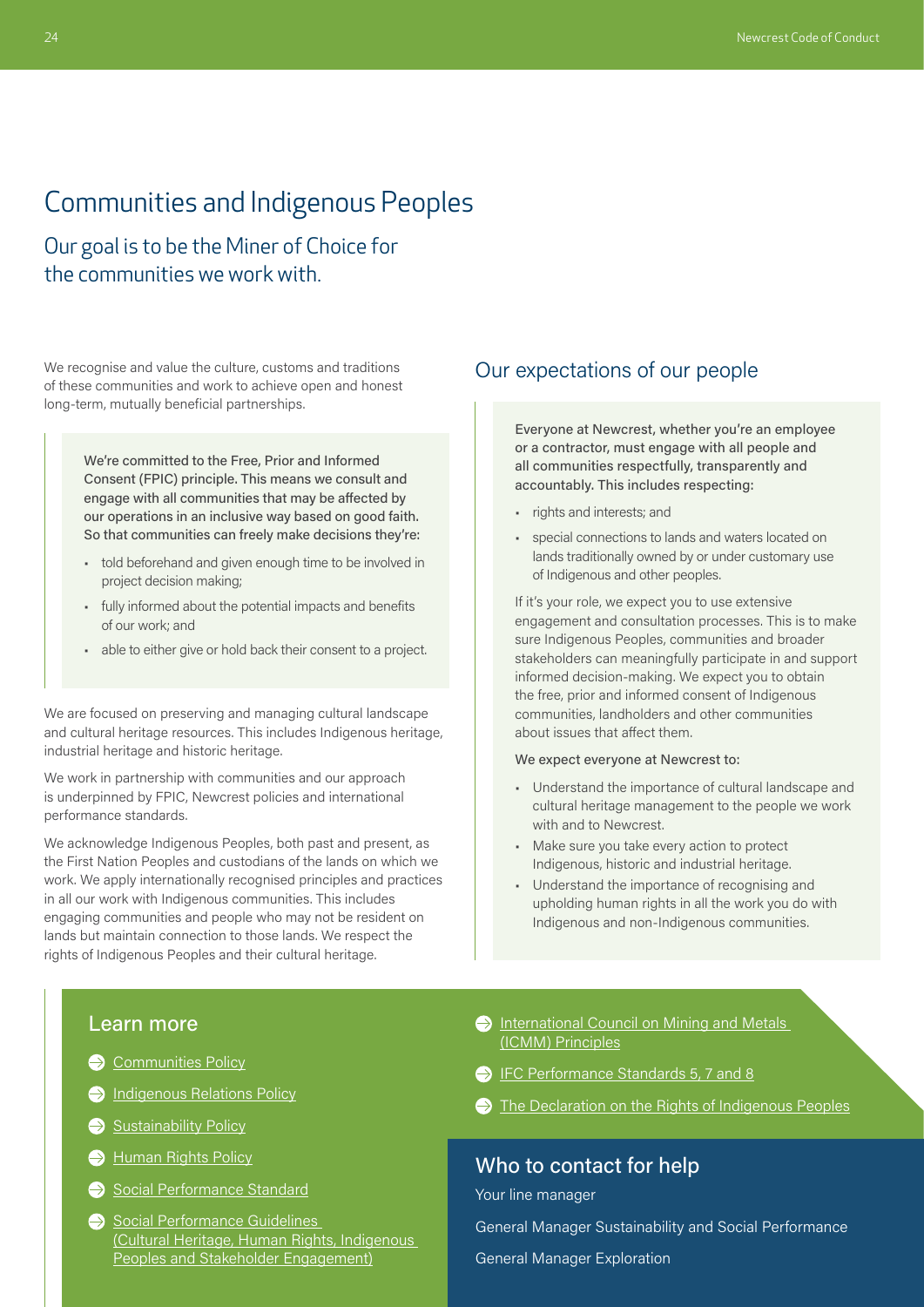| Scenario                                                                                                 | Response                                                                                                                                                                                                                                |
|----------------------------------------------------------------------------------------------------------|-----------------------------------------------------------------------------------------------------------------------------------------------------------------------------------------------------------------------------------------|
| We're exploring a new site.<br>Why do I need to do a cultural heritage survey?                           | Cultural heritage resources are important to the people<br>we work with and to Newcrest.<br>Surveys are essential to understanding where these<br>resources are so we can avoid them and manage risks<br>to the greatest extent we can. |
| I've been asked to work on a community project.<br>Do non-Indigenous communities have cultural heritage? | Yes, all communities and people have cultural heritage<br>and knowledge. Non-Indigenous heritage is often called<br>historic heritage.                                                                                                  |



that we sign up to.

Follow laws, regulations and all voluntary commitments

Compensate people whose lands, waters and assets are impacted by our activity.

Report openly and without delay on our social and sustainability performance.

Protect and manage cultural heritage resources in partnership with Traditional Owners, First Nations and landowners/holders. This includes Indigenous, industrial and historic heritage.

Exercise cultural sensitivity when engaging with both Indigenous and non-Indigenous Peoples and communities. There may be customs, values and rules that need to be followed so we don't offend.

Follow site land disturbance procedures before any ground work is carried out. Each procedure has cultural heritage requirements that must be met.



Disturb land without all the proper regulatory and company approvals in place. This includes the informed consent of Traditional Owners, First Nations and other impacted landholders.

Pay people for access to land outside of the compensation process or pay government officials to give us access.

Keep information to ourselves and only present the positive opportunities. We don't delay reporting issues and concerns.

Disturb Indigenous and non-Indigenous cultural heritage resources without getting all the permissions we require.

Go into a new community without carrying out proper cultural due diligence. This goes beyond cultural heritage and includes understanding values, norms and who the community leaders are.

Carry out activities on undisturbed land when an assessment hasn't been carried out.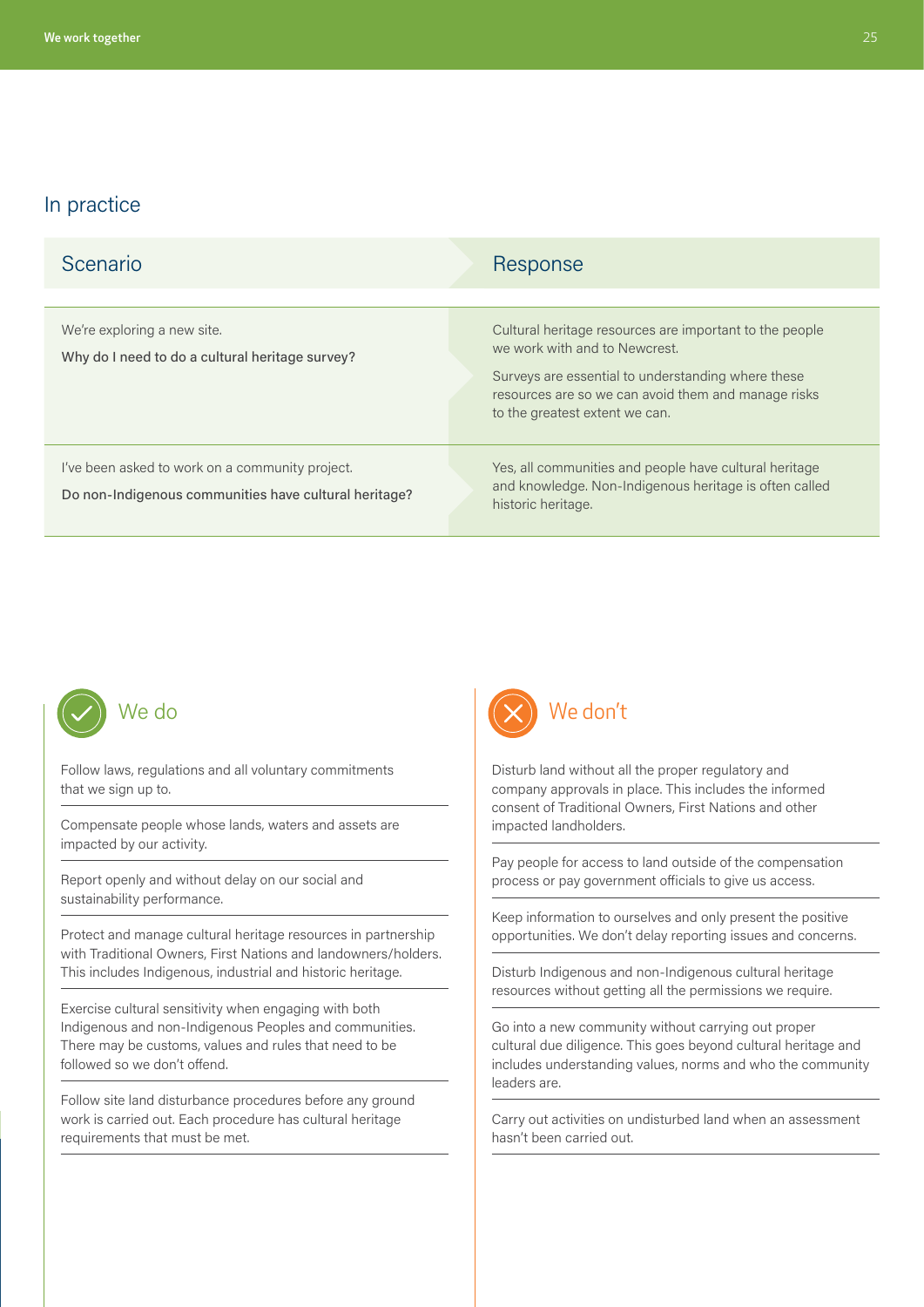# <span id="page-8-0"></span>Dealing with suppliers and third parties

We value our relationships with our suppliers and third parties and appreciate the role they play in helping us to achieve our goals.

Because their role is so important, we're committed to excellence in how we deal with third parties and suppliers.

As third parties may play a role in acting for Newcrest, they can impact our reputation. So we select third parties and suppliers that share our values and way of working.

# Our expectations of third parties

Third parties have a responsibility to:

- Follow our Code of Conduct and Supplier Performance Commitments when working with us, or when acting for us.
- Follow the law and our way of working in the countries we operate in.
- Maintain the highest level of ethical behaviour and standards, notably if part of our supply chain.
- Actively support our supplier due diligence processes.

We're also committed to working with governments, their agencies and their employees in an honest, open and ethical way. This doesn't mean that we agree with government policies or approve of all government activities in the countries where we operate.

### Our expectations of our people

If it's your job to work with our third parties, we expect you to:

- be aware of their behaviour and to call them out if they breach our Code of Conduct; and
- maintain the highest level of ethical behaviour and standards, most importantly if you work on our supply chain.

If you work with government, you must follow all laws that relate to your government relationships. When dealing with government and public officials, you need to assess any potential for bribery or corruption, conflicts or reputational risks for Newcrest.

Record the details of all contact with government or public officials. If you ask government or public officials or their employees to do work for Newcrest, record the terms and conditions.

#### Learn more

- **[Procurement Policy](https://newcrestmining.sharepoint.com/sites/portal/Documents/Commercial/Procurement%20Policy%20April%2022.pdf)**
- **[Procurement Standard](https://newcrestmining.sharepoint.com/sites/portal/Documents/Supply/Procurement%20Standard.pdf)**
- [Business Integrity Standard](https://newcrestmining.sharepoint.com/sites/portal/Documents/Legal%20Risk%20&%20Compliance/Business%20Integrity%20Group%20Standard.pdf)
- Contract Management Process (CMP) [manual and training](https://newcrestmining.sharepoint.com/sites/portal/workplace-web/supply-logistics/Pages/NCMP.aspx)
- **Procurement Governance Guidelines**
- Supplier Performance Commitments

### Who to contact for help

Your line manager Head of Procurement Local Commercial Manager Ethics & Compliance Champions Group Manager Ethics & Compliance